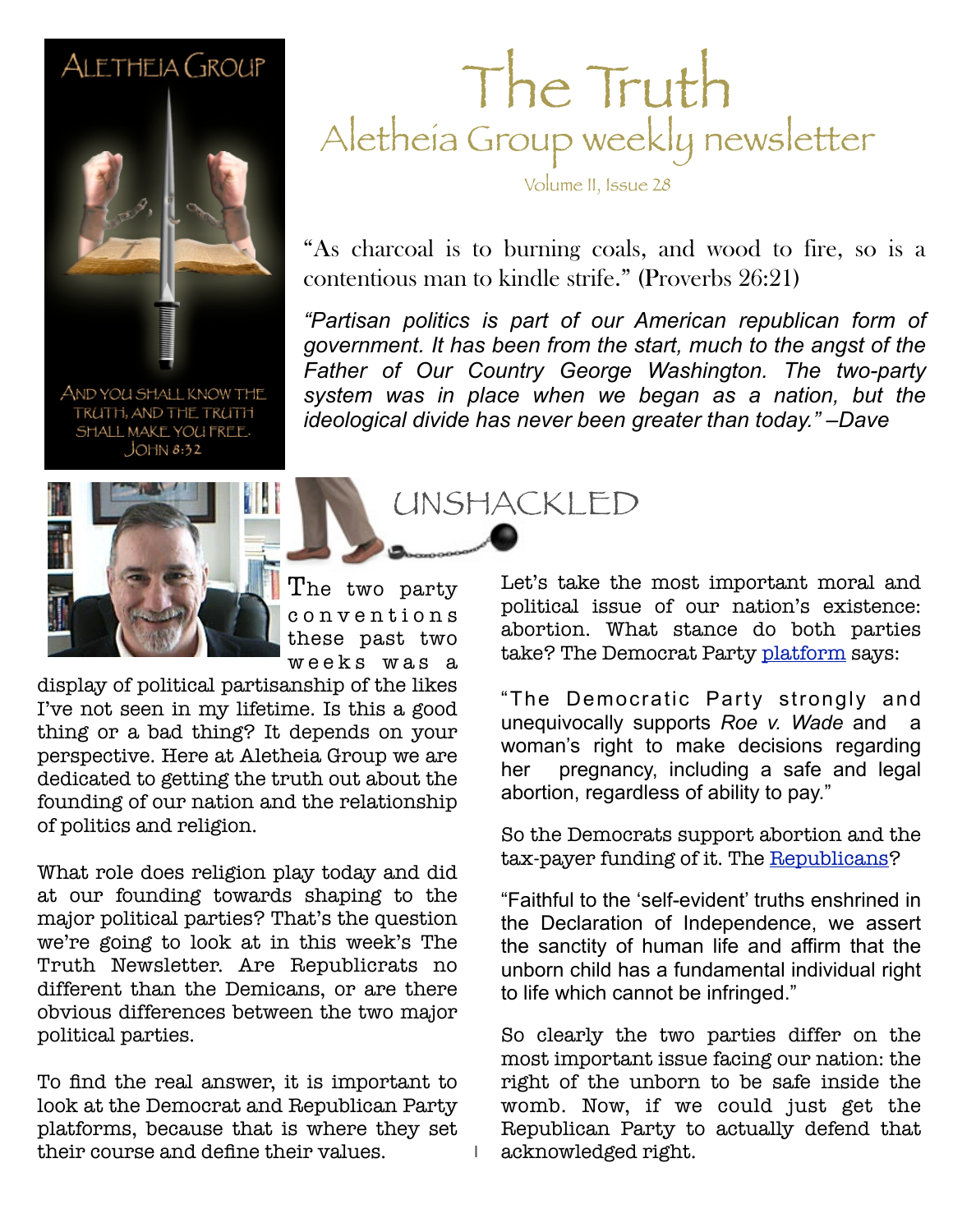## FROM THE FOUNDERS



**President Washington in his farewell [address](http://avalon.law.yale.edu/18th_century/washing.asp) warned against political factions and their effects on good governance and citizenship.**

*"There is an opinion that parties in free countries are useful checks upon the administration of the government and serve to keep alive the spirit of liberty. This within certain limits is probably true; and in governments of a monarchical cast, patriotism may*  look with indulgence, if not with favor, upon the spirit of party. But in those of the popular *character, in governments purely elective, it is a spirit not to be encouraged. From their natural tendency, it is certain there will always be enough of that spirit for every salutary purpose. And there being constant danger of excess, the effort ought to be by force of public opinion, to mitigate and assuage it. A fire not to be quenched, it demands a uniform vigilance to prevent its bursting into a flame, lest, instead of warming, it should consume."*  George Washington*, First President of the United States, his farewell speech.*

George Washington was pretty much above party politics; at least he did not allow his hands to get dirty. He had Alexander Hamilton to do most of his dirty work. Hamilton was the revolutionary equivalent of James Carville, but not as disgusting and annoying.

Our nation was always destined to be a political system of two major political parties, beginning with the Federalist Party and the anti-Federalists Democratic-Republican Party, which later became the modern-day Democratic Party. While both original parties had many similar beliefs, the role of government was the dividing line for both.

Today's two major party are split on clear ideological lines. We've seen the differences of the two parties on the issue of abortion. But the Democrat Party supports gay marriage, higher taxes and government intrusion, while the Republican Party support traditional marriage, include a federal marriage amendment, lower taxes and limited government spending and encroachment in Americans' every day lives.

Supporters of both parties no doubt wish that their chosen parties were more ideological in their governance as compared to their stated positions.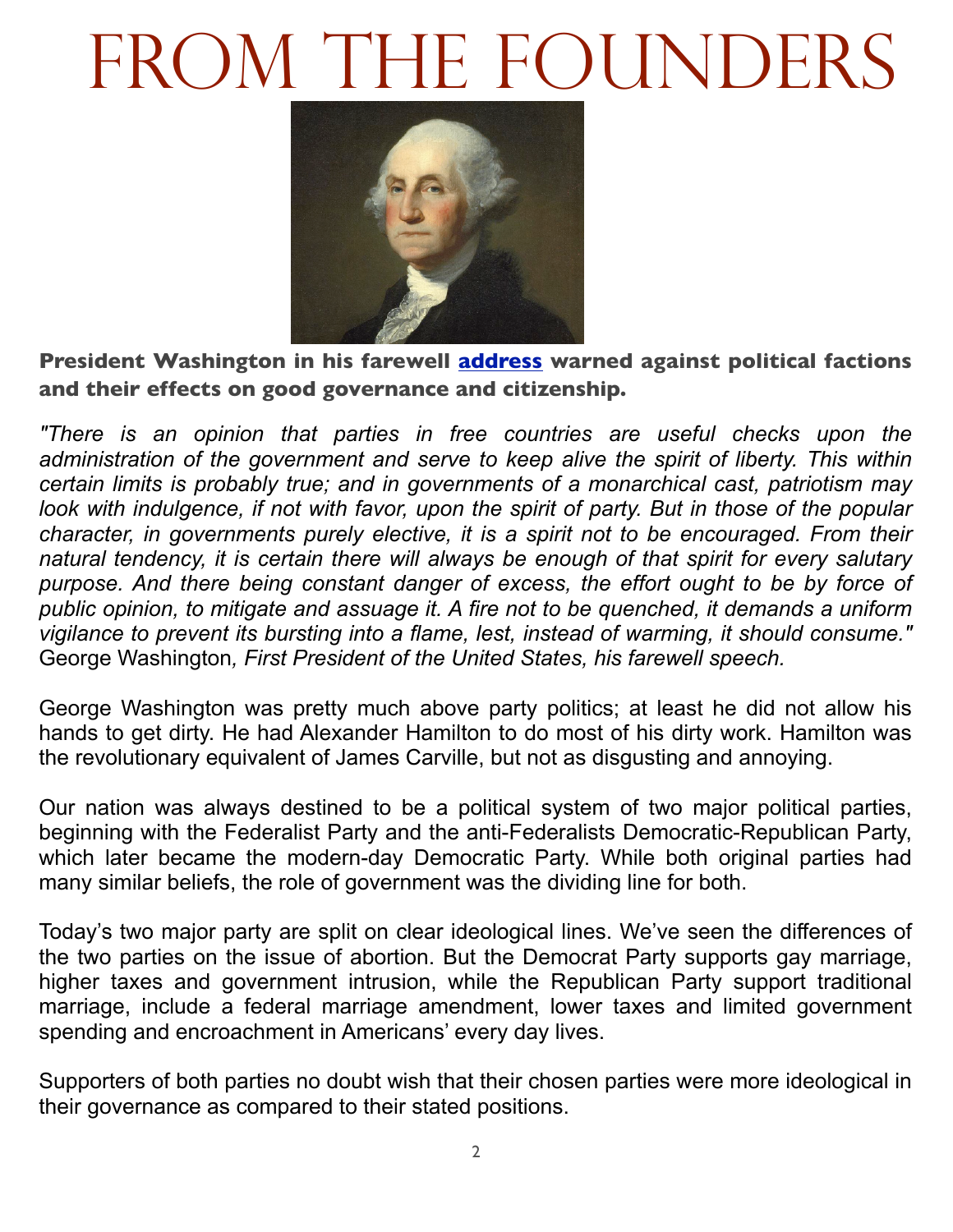# FROM THE PUIPIT

"Our presidential campaigns are political pageants and electoral dynamos. Burt, as any honest thoughtful observer will understand, our elections are also great worldview exercises. We reveal our worldview by our vote...The worldview clash could hardly be more dramatic. The Republicans frame the issue in terms of the unborn child's "fundamental individual right to life." The Democrats frame the issue as "a woman's right to make decisions" — including the explicit right to decide to kill the baby in her womb. These are two contradictory moral claims." Dr. Albert Mohler, "The Great American Worldview Test — The 2012 Election," Albert Mohler Blog.com, September 6, 2012.

Dr. Mohler is one of my spiritual heroes. I don't always agree with him, however when it comes to stating and supporting a biblical worldview, Dr. Mohler is as solid as they come.

This great theologian has put his finger on the absolute, aletheia truth of what this and all elections are about. It is the purpose of why I teach Sunday School and stand a stand on biblical principles. It is all about your worldview. A worldview determines your convictions.

As my buddy [Steve Deace](http://stevedeace.com) always says, I want to know what a person's convictions are, not their position. It is his convictions that will determine if he or she will stand on righteousness. It is a person's positions that will cause them to take the politically expedient path of least resistance.

This is the dichotomy of the Republican Party. While their platform embraces a biblical and constitutionally sound worldview, too many elected Republican official are men and women of political positions instead of principled convictions. We must purge the party of these people if ever it is to implement its party platform.

For too long we've been told to vote for the person with the "R" behind their name because they represent the party that best represents our values. That is true, however, as Black Americans have been taken for granted by the Democrat Party, so it is true of how the Republican Party has treated values voters. This must stop with this election.

On the next page we're going to look at how each of us as voters who not only vote with the ballot, but also with our monies and time, can turn the tide of the moral compromise that has sadly been the story of the Republican Party for the last 24 years.